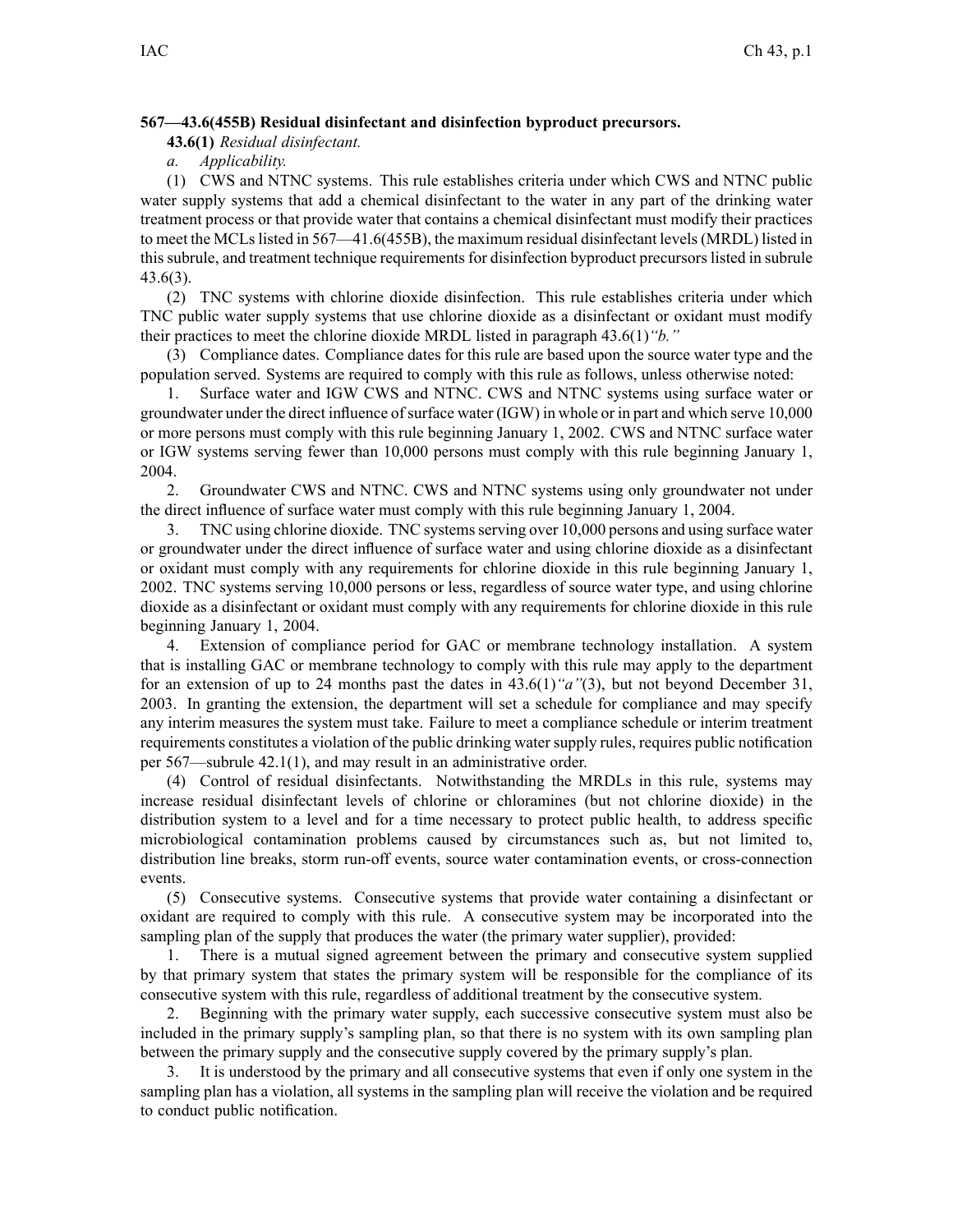The department receives a copy of the signed agreement and approves the sampling plan prior to the beginning of the compliance period.

If <sup>a</sup> mutual agreemen<sup>t</sup> is not possible, each system (the primary system and each consecutive system) is responsible for compliance with this rule for its specific system.

(6) Systems with multiple water sources. Systems with water sources that are used independently from each other, are not from the same source as determined by the department, or do not go through identical treatment processes are required to conduct the monitoring for the applicable disinfectants or oxidants and disinfection byproducts during operation of each source. The system must comply with this rule during the use of each water source.

*b. Maximum residual disinfectant levels.* Maximum residual disinfectant levels (MRDLs) are as follows:

| Disinfection Residual | $MRDL$ (mg/L)             |
|-----------------------|---------------------------|
| Chloramines           | 4.0 as $Cl2$              |
| Chlorine              | 4.0 as $Cl2$              |
| Chlorine dioxide      | $0.8$ as ClO <sub>2</sub> |

*c. Monitoring requirements for residual disinfectants.*

(1) General requirements.

1. Systems must take all samples during normal operating conditions. If the system does not use the disinfectant or oxidant on <sup>a</sup> daily basis, the system must conduct the required daily monitoring each day the disinfectant or oxidant is used, and any required monthly monitoring during those months in which the disinfectant or oxidant is used during any portion of the month.

2. Failure to monitor in accordance with the monitoring plan required under  $43.6(1)$  "c" $(1)$ "5" is <sup>a</sup> monitoring violation.

3. Failure to monitor is <sup>a</sup> violation for the entire period covered by the annual average where compliance is based on <sup>a</sup> running annual average of monthly or quarterly samples or averages and the system's failure to monitor makes it impossible to determine compliance with MRDLs.

4. Systems may use only data collected under the provisions of this rule or of 567—41.6(455B) to qualify for reduced monitoring.

5. Systems required to monitor under the provisions of this rule or of 567—41.6(455B) must develop and implement <sup>a</sup> monitoring plan, in accordance with 567—numbered paragraph 41.6(1)*"c"*(1)"6."

(2) Chlorine and chloramines.

1. Routine monitoring. Community and nontransient noncommunity water systems that use chlorine or chloramines must measure the residual disinfectant level at the same points in the distribution system and at the same time as total coliforms are sampled, as specified in 567—subrule 41.2(1). Surface water and groundwater under the direct influence of surface water systems may use the results of residual disinfectant concentration sampling conducted under 43.5(4)*"b"*(2)"2," in lieu of taking separate samples.

2. Reduced monitoring. Chlorine and chloramine monitoring may not be reduced.

(3) Chlorine dioxide.

1. Routine monitoring. Any public water supply systems that use chlorine dioxide for disinfection or oxidation must take daily samples at the entrance to the distribution system. For any daily sample that exceeds the MRDL, the system must take samples in the distribution system the following day at the locations required by 43.6(1)*"c"*(3)"2," in addition to the sample required at the entrance to the distribution system.

2. Additional monitoring. On each day following <sup>a</sup> routine sample monitoring result that exceeds the MRDL, the system is required to take three chlorine dioxide distribution system samples.

● If chlorine dioxide or chloramines are used to maintain <sup>a</sup> residual disinfectant in the distribution system, or if chlorine is used to maintain <sup>a</sup> residual disinfectant in the distribution system and there are no disinfection addition points after the entrance to the distribution system (i.e., no booster chlorination),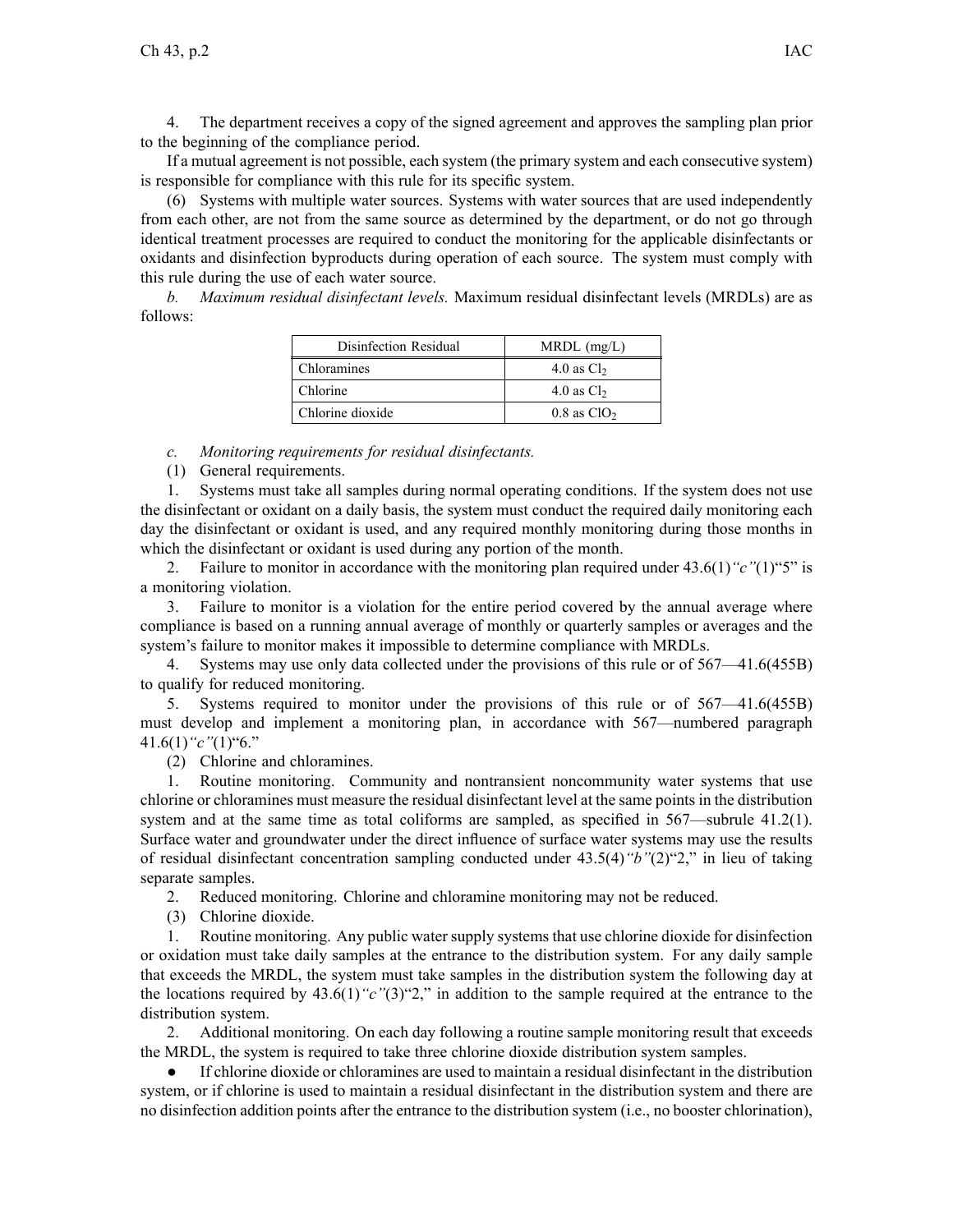the system must take three samples as close to the first customer as possible, at intervals of at least six hours.

 $\bullet$  If chlorine is used to maintain <sup>a</sup> residual disinfectant in the distribution system and there are one or more disinfection addition points after the entrance to the distribution system (i.e., booster chlorination), the system must take one sample at each of the following locations: as close to the first customer as possible, in <sup>a</sup> location representative of average residence time, and as close to the end of the distribution system as possible (reflecting maximum residence time in the distribution system).

3. Reduced monitoring. Chlorine dioxide monitoring may not be reduced.

*d. Analytical requirements for residual disinfectants.*

(1) Analytical methods. Systems must measure residual disinfectant concentrations for free chlorine, combined chlorine (chloramines), and chlorine dioxide by the methods listed in the following table: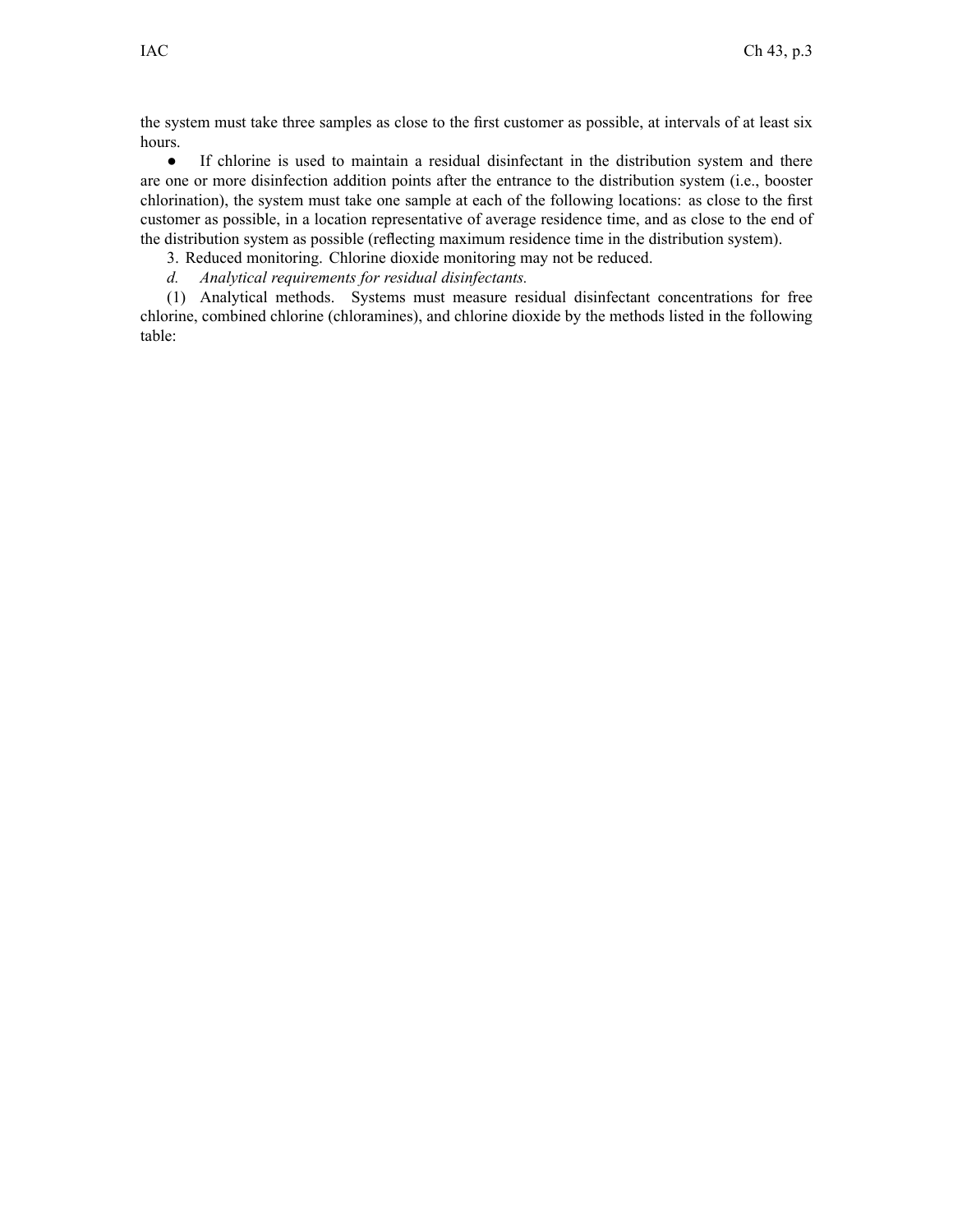|                                        |                            |                       | Residual measured <sup>1</sup> |                      |                   |                     |
|----------------------------------------|----------------------------|-----------------------|--------------------------------|----------------------|-------------------|---------------------|
| Methodology                            | Standard<br>Methods        | <b>ASTM</b><br>Method | Free<br>Chlorine               | Combined<br>Chlorine | Total<br>Chlorine | Chlorine<br>Dioxide |
| Amperometric Titration                 | 4500-CLD                   | D 1253-86             | X                              | X                    | X                 |                     |
| Amperometric<br>Low Level<br>Titration | 4500-Cl E                  |                       |                                |                      | X                 |                     |
| <b>DPD</b> Ferrous Titrimetric         | 4500-Cl F                  |                       | X                              | X                    | X                 |                     |
| <b>DPD</b> Colorimetric                | 4500-Cl G                  |                       | X                              | X                    | X                 |                     |
| Syringaldazine (FACTS)                 | 4500-Cl H                  |                       | X                              |                      |                   |                     |
| Iodometric Electrode                   | 4500-Cl I                  |                       |                                |                      | X                 |                     |
| <b>DPD</b>                             | $4500$ -ClO <sub>2</sub> D |                       |                                |                      |                   | X                   |
| Amperometric Method II                 | $4500$ -ClO <sub>2</sub> E |                       |                                |                      |                   | X                   |

| Approved Methods for Residual Disinfectant Compliance Monitoring |  |  |
|------------------------------------------------------------------|--|--|
|                                                                  |  |  |

The procedures shall be done in accordance with the documents listed below. The incorporation by reference of the following documents was approved by the Director of the Federal Register on February 16, 1999, in accordance with 5 U.S.C. 552(a) and 1 CFR Part 51. Copies of the documents may be obtained from the sources listed below. Information regarding obtaining these documents can be obtained from the Safe Drinking Water Hotline at (800)426-4791. Documents may be inspected at EPA's Drinking Water Docket, 401 M Street SW, Washington, DC 20460 (telephone: (202)260-3027); or at the Office of Federal Register, 800 North Capitol Street NW, Suite 700, Washington, DC.

The following method is available from the American Society for Testing and Materials, 100 Barr Harbor Drive, West Conshohocken, PA 19428:

Annual Book of ASTM Standards, Volume 11.01, American Society for Testing and Materials, 1996: Method D 1253-86.

The following methods are available from the American Public Health Association, 1015 Fifteenth Street NW, Washington, DC 20005: Standard Methods for the Examination of Water and Wastewater, 19th edition, American Public Health Association, 1995: Methods:

4500-Cl D, 4500-Cl E, 4500-Cl F, 4500-Cl G, 4500-Cl H, 4500-Cl I, 4500-ClO<sub>2</sub> D, 4500-ClO<sub>2</sub> E.

<sup>1</sup>X indicates method is approved for measuring specified residual disinfectant.

(2) Test kit use. Systems may also measure residual disinfectant concentrations for chlorine, chloramines, and chlorine dioxide by using DPD colorimetric test kits acceptable to the department. Free and total chlorine residual disinfectant concentrations may be measured continuously by adapting <sup>a</sup> specified chlorine residual method for use with <sup>a</sup> continuous monitoring instrument provided the chemistry, accuracy, and precision remain the same. Instruments used for continuous monitoring must be calibrated with <sup>a</sup> grab sample measurement at least every five days.

(3) Operator requirement. Measurementsfor residual disinfectant concentration shall be conducted by <sup>a</sup> Grade A through IV operator meeting the requirements of 567—Chapter 81, any person under the direct supervision of <sup>a</sup> Grade A through IV operator meeting the requirements of 567—Chapter 81, or <sup>a</sup> laboratory certified by the department to perform analysis under 567—Chapter 83.

*e. Compliance requirements for residual disinfectants.*

(1) General requirements.

1. When compliance is based on <sup>a</sup> running annual average of monthly or quarterly samples or averages and the system's failure to monitor makes it impossible to determine compliance with MRDLs for chlorine and chloramines, this failure to monitor will be treated as <sup>a</sup> monitoring violation for the entire period covered by the annual average.

2. Allsamplestaken and analyzed under the provisions of thisrule must be included in determining compliance, even if that number is greater than the minimum required.

(2) Chlorine and chloramines.

1. Compliance must be based on <sup>a</sup> running annual arithmetic average, computed quarterly, of monthly averages of all samples collected by the system under 43.6(1)*"c"*(2). If the average covering any consecutive four-quarter period exceeds the MRDL, the system is in violation of the MRDL and must notify the public pursuan<sup>t</sup> to 567—42.1(455B), in addition to reporting to the department pursuan<sup>t</sup> to 567—paragraph 42.4(3)*"d."*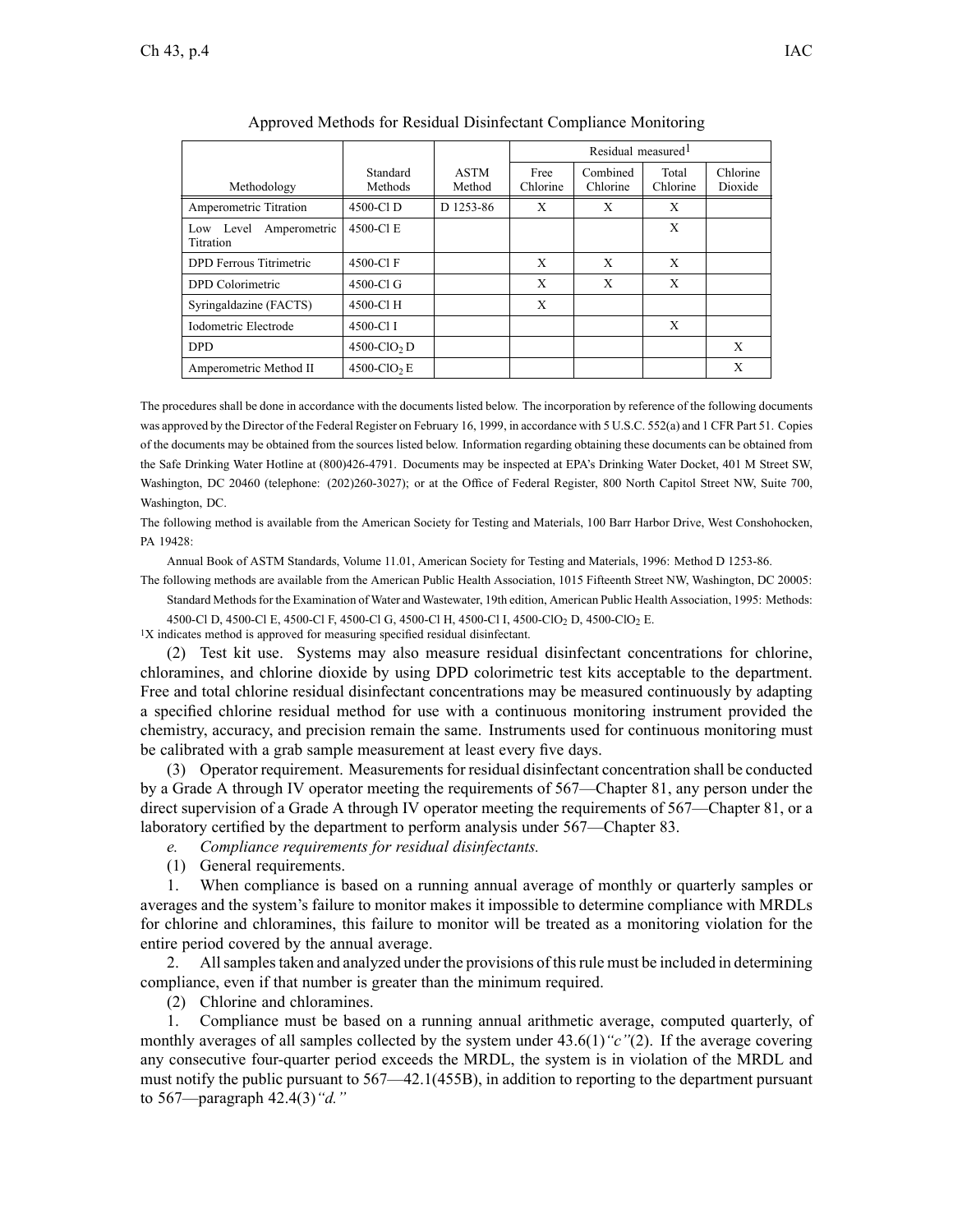2. In cases where systems switch between the use of chlorine and chloramines for residual disinfection during the year, compliance must be determined by including together all monitoring results of both chlorine and chloramines in calculating compliance. Reports submitted pursuan<sup>t</sup> to 567—paragraph 42.4(3)*"d"* must clearly indicate which residual disinfectant was analyzed for each sample.

## (3) Chlorine dioxide.

1. Acute violations. Compliance must be based on consecutive daily samples collected by the system under 43.6(1)*"c"*(3). If any daily sample taken at the entrance to the distribution system exceeds the MRDL, and on the following day one or more of the three samples taken in the distribution system exceed the MRDL, the system is in violation of the MRDL and shall take immediate corrective action to lower the level of chlorine dioxide below the MRDL and shall notify the public pursuan<sup>t</sup> to the Tier 1 requirements in  $567$ —subrule  $42.1(2)$  in addition to reporting to the department pursuant to 567—paragraph 42.4(3)*"d."* Failure to take samples in the distribution system the day following an exceedance of the chlorine dioxide MRDL at the entrance to the distribution system will also be considered an MRDL violation and the system must notify the public of the violation in accordance with the provisions for Tier 1 violations in 567—subrule 42.1(2), in addition to reporting to the department pursuan<sup>t</sup> to 567—paragraph 42.4(3)*"d."*

2. Nonacute violations. Compliance must be based on consecutive daily samples collected by the system under 43.6(1)*"c"*(3). If any two consecutive daily samplestaken at the entrance to the distribution system exceed the MRDL and all distribution system samples taken are below the MRDL, the system is in violation of the MRDL and must take corrective action to lower the level of chlorine dioxide below the MRDL at the point of sampling and will notify the public pursuan<sup>t</sup> to the Tier 2 requirements in 567—subrule 42.1(3), in addition to reporting to the department pursuan<sup>t</sup> to 567—paragraph 42.4(3)*"d."* Failure to monitor at the entrance to the distribution system the day following an exceedance of the chlorine dioxide MRDL at the entrance to the distribution system is also an MRDL violation and the system must notify the public of the violation in accordance with the provisions for Tier 2 violations in 567—subrule 42.1(3), in addition to reporting to the department pursuan<sup>t</sup> to 567—paragraph 42.4(3)*"d."*

*f. Reporting requirements for disinfectants.* Systems required to sample quarterly or more frequently must repor<sup>t</sup> to the department within ten days after the end of each quarter in which samples were collected, notwithstanding the public notification provisions of 567—42.1(455B). Systems required to sample less frequently than quarterly must repor<sup>t</sup> to the department within ten days after the end of each monitoring period in which samples were collected. The specific reporting requirements for disinfectants are listed in 567—subparagraph 42.4(3)*"d"*(3).

**43.6(2)** *Disinfection byproduct precursors.*

*a. Applicability.*

(1) Surface water or IGW CWS and NTNC systems with conventional filtration. This rule establishes criteria under which surface water or influenced groundwater CWS and NTNC public water supply systems using conventional filtration treatment, as defined in 567—40.2(455B), that add <sup>a</sup> chemical disinfectant to the water in any par<sup>t</sup> of the drinking water treatment process or which provide water that contains <sup>a</sup> chemical disinfectant must modify their practices to meet the MCLs listed in 567—41.6(455B) and the maximum residual disinfectant levels (MRDL) and treatment technique requirements for disinfection byproduct precursors listed in this rule.

(2) CWS and NTNC systems using ozone treatment. CWS and NTNC systems that use ozone in their treatment process must comply with the bromide requirements of this subrule.

(3) Compliance dates. Compliance dates for this rule are based upon the population served. CWS and NTNC systems using surface water or groundwater under the direct influence of surface water in whole or in part and which serve 10,000 or more persons must comply with this rule beginning January 1, 2002; while those systems serving fewer than 10,000 persons must comply with this rule beginning January 1, 2004.

(4) The department may require groundwater systems to conduct monitoring for disinfection byproduct precursors as <sup>a</sup> par<sup>t</sup> of an operation permit.

*b. Monitoring requirements for disinfection byproduct precursors.*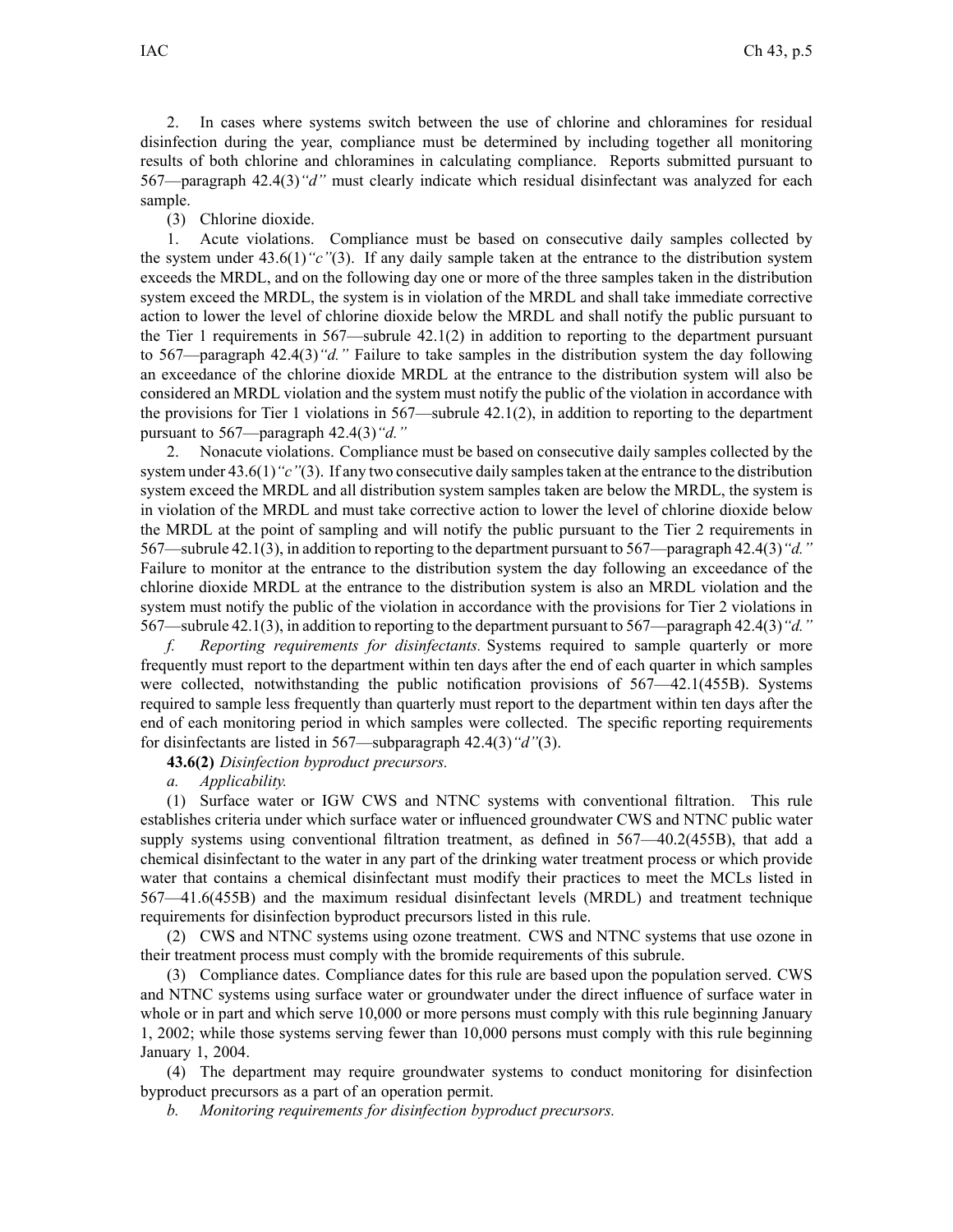(1) Routine monitoring. Surface water and groundwater under the direct influence of surface water systems which use conventional filtration treatment must monitor each treatment plant for total organic carbon (TOC) no later than the point of combined filter effluent turbidity monitoring and representative of the treated water. All systems required to monitor under this paragraph must also monitor for TOC in the source water prior to any treatment at the same time as monitoring for TOC in the treated water. These samples (source water and treated water) are referred to as paired samples. At the same time the source water sample is taken, all systems must monitor for alkalinity in the source water prior to any treatment. Systems must take one paired set of source water and treated water samples and one source water alkalinity sample per month per plant at <sup>a</sup> time representative of normal operating conditions and influent water quality.

(2) Reduced monitoring. The department may allow surface water and groundwater under the direct influence of surface water systems with an average treated water TOC of less than  $2.0$  mg/L for two consecutive years, or less than 1.0 mg/L for one year, to reduce monitoring for both TOC and alkalinity to one set of paired samples and one source water alkalinity sample per plant per quarter. The system must revert to routine monitoring in the month following the quarter when the annual average treated water TOC is greater than or equal to 2.0 mg/L.

(3) Bromide. The department may allow systems required to analyze for bromate to reduce bromate monitoring from monthly to once per quarter, if the system demonstrates that the average source water bromide concentration is less than 0.05 mg/L based upon representative monthly measurements for one year. The system must continue bromide monitoring to remain on reduced bromate monitoring.

(4) The department may assign disinfection byproduct precursor monitoring prior to the compliance dates in 43.6(2)*"a"*(3) as par<sup>t</sup> of an operation permit.

*c. Analytical requirements for disinfection byproduct precursors.*

(1) Analytical methods. Systems required to monitor disinfectant byproduct precursors must use the following methods, which must be conducted by <sup>a</sup> certified laboratory pursuan<sup>t</sup> to 567—Chapter 83, unless otherwise specified.

|                                                 |                                                 |            | Standard     |             |             |
|-------------------------------------------------|-------------------------------------------------|------------|--------------|-------------|-------------|
| Analyte                                         | Methodology                                     | <b>EPA</b> | Methods      | <b>ASTM</b> | Other       |
| Alkalinity <sup>6</sup>                         | Titrimetric                                     |            | 2320B        | D 1067-92B  |             |
|                                                 | Electrometric titration                         |            |              |             | $I-1030-85$ |
| <b>Bromide</b>                                  | Ion chromatography                              | 300.0      |              |             |             |
|                                                 |                                                 | 300.1      |              |             |             |
| Dissolved Organic Carbon <sup>2</sup>           | High temperature combustion                     |            | 5310B        |             |             |
|                                                 | Persulfate-UV or<br>heated-persulfate oxidation |            | 5310C        |             |             |
|                                                 | Wet oxidation                                   |            | 5310D        |             |             |
| pH <sup>3</sup>                                 | Electrometric                                   | 150.1      | $4500-H+$ -B | D 1293-84   |             |
|                                                 |                                                 | 150.2      |              |             |             |
| Total Organic Carbon <sup>4</sup>               | High temperature combustion                     |            | 5310B        |             |             |
|                                                 | Persulfate-UV or<br>heated-persulfate oxidation |            | 5310C        |             |             |
|                                                 | Wet oxidation                                   |            | 5310D        |             |             |
| Ultraviolet Absorption at<br>$254 \text{ nm}^5$ | UV absorption                                   |            | 5910B        |             |             |

Approved Methods for Disinfection Byproduct Precursor Monitoring<sup>1</sup>

<sup>1</sup> The procedures shall be done in accordance with the documents listed below. The incorporation by reference of the following documents was approved by the Director of the Federal Register on February 16, 1999, in accordance with 5 U.S.C. 552(a) and 1 CFR Part 51. Copies of the documents may be obtained from the sources listed below. Information regarding obtaining these documents can be obtained from the Safe Drinking Water Hotline at (800)426-4791. Documents may be inspected at EPA's Drinking Water Docket, 401 M Street SW, Washington, DC 20460 (telephone: (202)260-3027); or at the Office of Federal Register, 800 North Capitol Street NW, Suite 700, Washington, DC.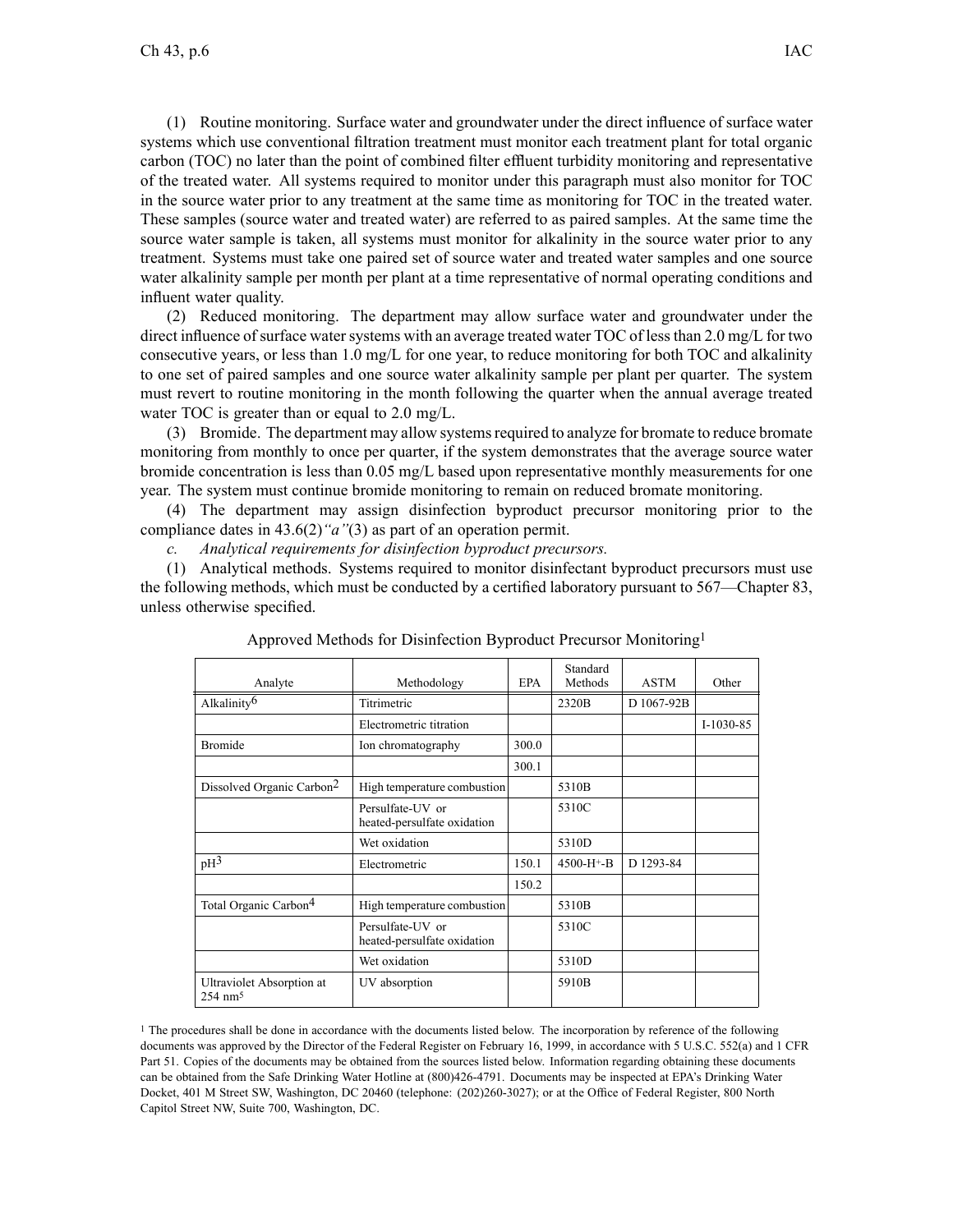The following methods are available from the American Society for Testing and Materials, 100 Barr Harbor Drive, West Conshohocken, PA 19428:

Annual Book of ASTM Standards, Volume 11.01, American Society for Testing and Materials, 1996: Method D 1067-92B and Method D1293-84. The following methods are available from the National Technical Information Service, U.S. Department of Commerce, 5285 Port Royal Road, Springfield, VA 22161 (telephone: (800)553-6847):

- "Determination of Inorganic Anions in Drinking Water by Ion Chromatography, Revision 1.0," EPA-600/R-98/118, 1997 (NTIS, PB98-169196): Method 300.1.
- Methods for Chemical Analysis of Water and Wastes, EPA-600/4-79-020, March 1983, (NTIS PB84-128677): Methods 150.1 and 150.2.
- Methods for the Determination of Inorganic Substances in Environmental Samples, EPA-600/R-93/100, August 1993, (NTIS PB94-121811): Method 300.0.
- The following methods are available from the American Public Health Association, 1015 Fifteenth Street NW, Washington, DC 20005:
	- Standard Methods for the Examination of Water and Wastewater, 19th edition, American Public Health Association, 1995: Methods: 2320B, 4500-H<sup>+</sup> -B, and 5910B.
	- Standard Methods for the Examination of Water and Wastewater, Supplement to the 19th edition, American Public Health Association, 1996: Methods: 5310B, 5310C, and 5310D.

Method I-1030-85 is available from the Books and Open-File Reports Section, U.S. Geological Survey, Federal Center, Box 25425, Denver, CO 80225-0425.

<sup>2</sup>Dissolved Organic Carbon (DOC). DOC and UV<sub>254</sub> samples used to determine a SUVA value must be taken at the same time and at the same location, prior to the addition of any disinfectant or oxidant by the system. Prior to analysis, DOC samples must be filtered through <sup>a</sup> 0.45 μ pore-diameter filter. Water passed through the filter prior to filtration of the sample must serve as the filtered blank. This filtered blank must be analyzed using procedures identical to those used for analysis of the samples and must meet <sup>a</sup> DOC concentration of <0.5 mg/L. DOC samples must be filtered through the 0.45 μ pore-diameter filter prior to acidification. DOC samples must either be analyzed or must be acidified to achieve pH less than 2.0 by minimal addition of phosphoric or sulfuric acid as soon as practical after sampling, not to exceed 48 hours. Acidified DOC samples must be analyzed within 28 days.

<sup>3</sup>pH must be measured by <sup>a</sup> laboratory certified by the department to perform analysis under 567—Chapter 83; <sup>a</sup> Grade II, III or IV operator meeting the requirements of 567—Chapter 81; or any person under the supervision of <sup>a</sup> Grade II, III or IV operator meeting the requirements of 567—Chapter 81.

<sup>4</sup>Total Organic Carbon (TOC). TOC samples may not be filtered prior to analysis. TOC samples must either be analyzed or must be acidified to achieve pH less than 2.0 by minimal addition of phosphoric or sulfuric acid as soon as practical after sampling, not to exceed 24 hours. Acidified TOC samples must be analyzed within 28 days.

<sup>5</sup>Ultraviolet Absorption at 254 nm (UV<sub>254</sub>). DOC and UV<sub>254</sub> samples used to determine a SUVA value must be taken at the same time and at the same location, prior to the addition of any disinfectant or oxidant by the system. UV absorption must be measured at 253.7 nm (may be rounded off to 254 nm). Prior to analysis, UV<sub>254</sub> samples must be filtered through a 0.45 μ pore-diameter filter. The pH of UV<sup>254</sup> samples may not be adjusted. Samples must be analyzed as soon as practical after sampling, not to exceed 48 hours.

<sup>6</sup> Alkalinity must be measured by <sup>a</sup> laboratory certified by the department to perform analysis under 567—Chapter 83; <sup>a</sup> Grade II, III or IV operator meeting the requirements of 567—Chapter 81; or any person under the supervision of <sup>a</sup> Grade II, III or IV operator meeting the requirements of 567—Chapter 81. Only the listed titrimetric methods are acceptable.

(2) SUVA. Specific Ultraviolet Absorbance (SUVA) is equal to the UV absorption at 254nm  $(UV<sub>254</sub>)$  (measured in m<sup>-1</sup>) divided by the dissolved organic carbon (DOC) concentration (measured as mg/L). In order to determine SUVA, it is necessary to separately measure  $UV_{254}$  and DOC. When determining SUVA, systems must use the methods stipulated in subparagraph 43.6(1)*"c"*(1) to measure DOC and UV<sub>254</sub>. SUVA must be determined on water prior to the addition of disinfectants/oxidants by the system. DOC and  $UV_{254}$  samples used to determine an SUVA value must be taken at the same time and at the same location.

*d. Compliance requirements for disinfection byproduct precursors.*

(1) General requirements. All samples taken and analyzed under the provisions of this rule must be included in determining compliance, even if that number is greater than the minimum required.

(2) Compliance determination. Compliance must be determined as specified by 43.6(3)*"c."* The department may assign monitoring through an operation permit, or systems may begin monitoring to determine whether Step 1 TOC removals can be met 12 months prior to the compliance date for the system. This monitoring is not required and failure to monitor during this period is not <sup>a</sup> violation. However, any system that does not monitor during this period and then determines in the first 12 months after the compliance date that it is not able to meet the Step 1 requirements in 43.6(3)*"b"*(2), and must therefore apply for alternate minimum TOC removal (Step 2) requirements, is not eligible for retroactive approval of alternate minimum TOC removal (Step 2) requirements as allowed pursuan<sup>t</sup> to 43.6(3)*"b"*(3)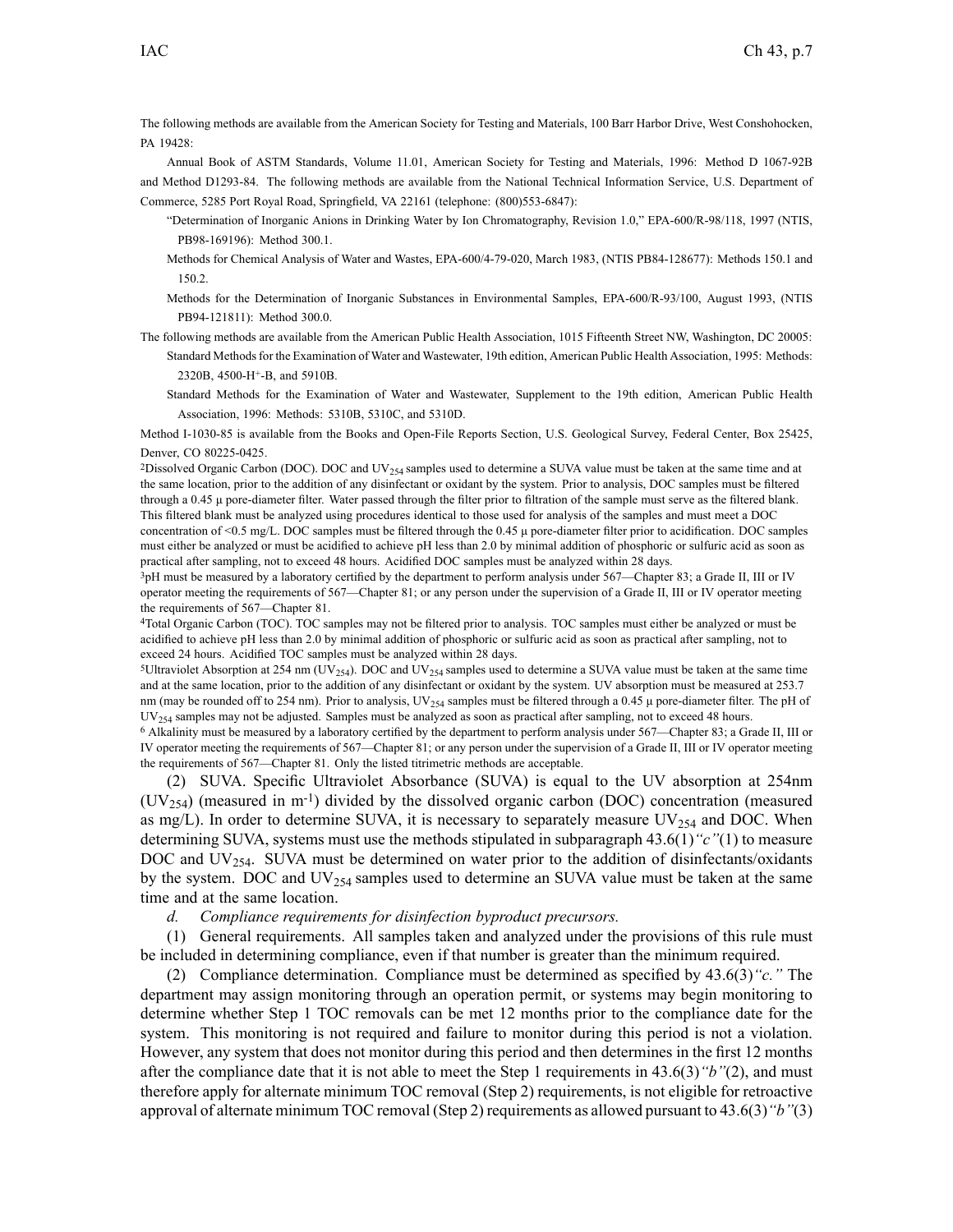and is in violation. Systems may apply for alternate minimum TOC removal (Step 2) requirements anytime after the compliance date. For systems required to meet Step 1 TOC removals, if the value calculated under 43.6(3)*"c"*(1)"4" is less than 1.00, the system is in violation of the treatment technique requirements and must notify the public pursuan<sup>t</sup> to 567—42.1(455B), in addition to reporting to the department pursuan<sup>t</sup> to 567—paragraph 42.4(3)*"d."*

*e. Reporting requirements for disinfection byproduct precursors.* Systems required to sample quarterly or more frequently must repor<sup>t</sup> to the department within ten days after the end of each quarter in which samples were collected, notwithstanding the public notification provisions of  $567-42.1(455B)$ . Systems required to sample less frequently than quarterly must repor<sup>t</sup> to the department within ten days after the end of each monitoring period in which samples were collected. The specific reporting requirements for disinfection byproduct precursors are listed in 567—subparagraph 42.4(3)*"d"*(4).

**43.6(3)** *Treatment technique for control of disinfection byproduct precursors.*

## *a. Applicability.*

(1) Systems using surface water or groundwater under the direct influence of surface water and conventional filtration treatment (as defined in 567—40.2(455B)) must operate with enhanced coagulation or enhanced softening to achieve the TOC percen<sup>t</sup> removal levels specified in paragraph *"b"* of this subrule unless the system meets at least one of the alternative compliance criteria listed in 43.6(3)*"a"*(2) or (3).

(2) Alternative compliance criteria for enhanced coagulation and enhanced softening systems. Systems using surface water or groundwater under the direct influence of surface water and conventional filtration treatment may use the alternative compliance criteria in 43.6(3)*"a"*(2)"1" through "6" to comply with this subrule in lieu of complying with 43.6(3)*"b."* Systems must still comply with monitoring requirements in 43.6(2)*"b."*

1. The system's source water TOC level, measured according to 43.6(2)*"c"*(1), is less than 2.0 mg/L, calculated quarterly as <sup>a</sup> running annual average.

2. The system's treated water TOC level, measured according to 43.6(2)*"c"*(1), is less than 2.0 mg/L, calculated quarterly as <sup>a</sup> running annual average.

3. The system's source water TOC level, measured according to 43.6(2)*"c"*(1), is less than 4.0 mg/L, calculated quarterly as <sup>a</sup> running annual average; the source water alkalinity, measured according to 43.6(2)<sup>"</sup>c"(1), is greater than 60 mg/L as CaCO<sub>3</sub>, calculated quarterly as a running annual average; and either the TTHM and HAA5 running annual averages are no greater than 0.040 mg/L and 0.030 mg/L, respectively; or prior to the effective date for compliance in 567—subparagraph 41.6(1)*"a"*(3) and in 43.6(1)*"a"*(3) and 43.6(2)*"a"*(3), the system has made <sup>a</sup> clear and irrevocable financial commitment not later than the effective date for compliance in 567—subparagraph 41.6(1)*"a"*(3) and in 43.6(1)*"a"*(3) and 43.6(2)*"a"*(3), to use of technologies that will limit the levels of TTHMs and HAA5 to no more than 0.040 mg/L and 0.030 mg/L, respectively. Systems must submit evidence of <sup>a</sup> clear and irrevocable financial commitment, in addition to <sup>a</sup> schedule containing milestones and periodic progress reports for installation and operation of appropriate technologies, to the department for approval not later than the effective date for compliance in 567—subparagraph 41.6(1)*"a"*(3) and in 43.6(1)*"a"*(3) and 43.6(2)*"a"*(3). These technologies must be installed and operating not later than June 30, 2005. Failure to install and operate these technologies by the date in the approved schedule will constitute <sup>a</sup> treatment technique violation.

4. The TTHM and HAA5 running annual averages are less than or equal to 0.040 mg/L and 0.030 mg/L, respectively, and the system uses only chlorine for primary disinfection and maintenance of <sup>a</sup> residual in the distribution system.

5. The system's source water SUVA, prior to any treatment and measured monthly according to 43.6(2)*"c,"* is less than or equal to 2.0 L/mg-m, calculated quarterly as <sup>a</sup> running annual average.

6. The system's finished water SUVA, measured monthly according to 43.6(2)*"c,"* is less than or equal to 2.0 L/mg-m, calculated quarterly as <sup>a</sup> running annual average.

(3) Additional alternative compliance criteria for softening systems. Systems practicing enhanced softening that cannot achieve the TOC removals required by 43.6(3)*"b"*(2) may use the alternative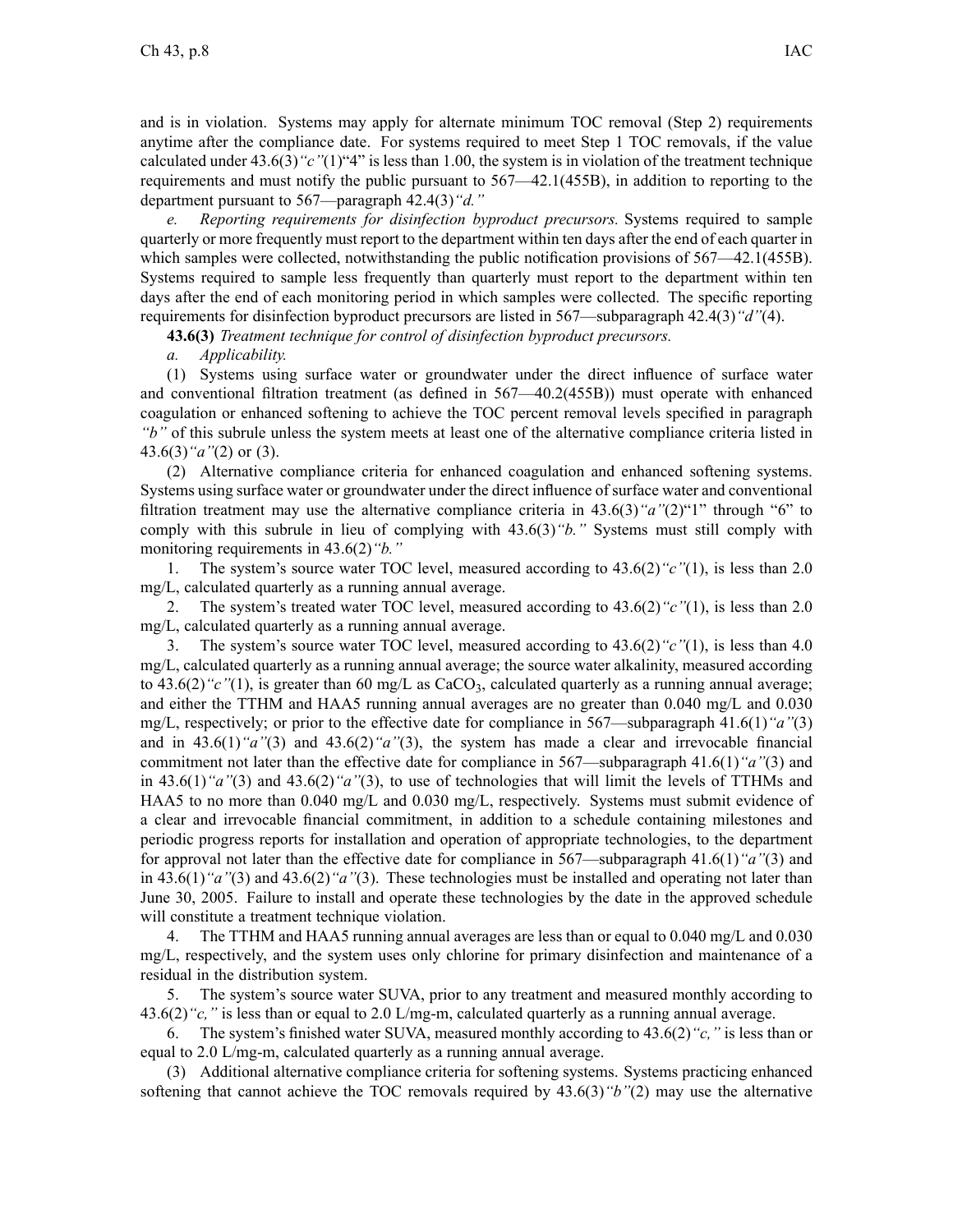compliance criteria in 43.6(3)*"a"*(3)"1" and "2" in lieu of complying with 43.6(3)*"b."* Systems must still comply with monitoring requirements in 43.6(2)*"b."*

1. Softening that lowers the treated water alkalinity to less than 60 mg/L as  $CaCO<sub>3</sub>$ , measured monthly according to 43.6(2)<sup>"</sup>c" and calculated quarterly as a running annual average.

2. Softening that removes at least 10 mg/L of magnesium hardness as  $CaCO<sub>3</sub>$ , measured monthly and calculated quarterly as <sup>a</sup> running annual average.

*b. Enhanced coagulation and enhanced softening performance requirements.*

(1) Systems must achieve the percen<sup>t</sup> reduction of TOC specified in 43.6(3)*"b"*(2) between the source water and the combined filter effluent, unless the department approves <sup>a</sup> system's reques<sup>t</sup> for alternate minimum TOC removal (Step 2 requirements under 43.6(3)*"b"*(3)).

(2) Required Step 1 TOC reductions, indicated in the following table, are based upon specified source water parameters measured in accordance with 43.6(2)*"c."* Systems using softening are required to meet the Step 1 TOC reductions in the right-hand column (Source water alkalinity  $> 120 \text{ mg/L}$ ) for the specified source water TOC:

Step 1 Required Removal of TOC by Enhanced Coagulation and Enhanced Softening for Surface Water or IGW Systems Using Conventional Treatment<sup>1,2</sup>

|                        | Source water Alkalinity, mg/L as $CaCO3$ |           |          |  |
|------------------------|------------------------------------------|-----------|----------|--|
| Source water TOC, mg/L | $0 - 60$                                 | $>60-120$ | $>120^3$ |  |
| $>2.0 - 4.0$           | 35.0 $%$                                 | $25.0 \%$ | 15.0 $%$ |  |
| $>4.0 - 8.0$           | 45.0 $%$                                 | 35.0 $%$  | 25.0%    |  |
| >8.0                   | 50.0 %                                   | 40.0 $%$  | 30.0 $%$ |  |

<sup>1</sup>Systems meeting at least one of the conditions in 43.6(3)*"a"*(2)"1" to "6" are not required to operate with enhanced coagulation. <sup>2</sup>Softening systems meeting one of the alternative compliance criteria in 43.6(3)*"a"*(3) are not required to operate with enhanced softening.

<sup>3</sup>Systems practicing softening must meet the TOC removal requirements in this column.

(3) Surface water and groundwater under the influence ofsurface watersystems using conventional treatment that cannot achieve the Step 1 TOC removals required by 43.6(3)*"b"*(2) due to water quality parameters or operational constraints must apply to the department for approval of alternative minimum Step 2 TOC removal requirements submitted by the system within three months of failure to achieve the TOC removals required by 43.6(3)*"b"*(2). If the department approves the alternative minimum Step 2 TOC removal requirements, the department may make those requirements retroactive for the purposes of determining compliance. The system must meet the Step 1 TOC removals contained in 43.6(3)*"b"*(2) until the department approves the alternate minimum Step 2 TOC removal requirements.

(4) Alternate minimum Step 2 TOC removal requirements. Applications made to the department by enhanced coagulation systems for approval of alternate minimum Step 2 TOC removal requirements under 43.6(3)*"b"*(3) must include, as <sup>a</sup> minimum, results of bench-scale or pilot-scale testing conducted under 43.6(3)*"b"*(4)"1" below and be used to determine the alternate enhanced coagulation level.

1. Alternate enhanced coagulation level. Alternate enhanced coagulation level is defined as coagulation at <sup>a</sup> coagulant dose and pH as determined by the method described in 43.6(3)*"b"*(4)"1" to "5" such that an incremental addition of 10 mg/L of alum (or equivalent amount of ferric salt) results in <sup>a</sup> TOC removal of less than or equal to 0.3 mg/L. The percen<sup>t</sup> removal of TOC at this point on the "TOC removal versus coagulant dose" curve is then defined as the minimum TOC removal required for the system. Once approved by the department, this minimum requirement supersedes the minimum TOC removal required by the table in 43.6(3)*"b"*(2). This requirement will be effective until such time as the department approves <sup>a</sup> new value based on the results of <sup>a</sup> new bench-scale or pilot-scale test. Failure to achieve department-set alternative minimum TOC removal levels is <sup>a</sup> treatment technique violation.

2. Bench-scale or pilot-scale testing of enhanced coagulation must be conducted by using representative water samples and adding 10 mg/L increments of alum (or equivalent amounts of ferric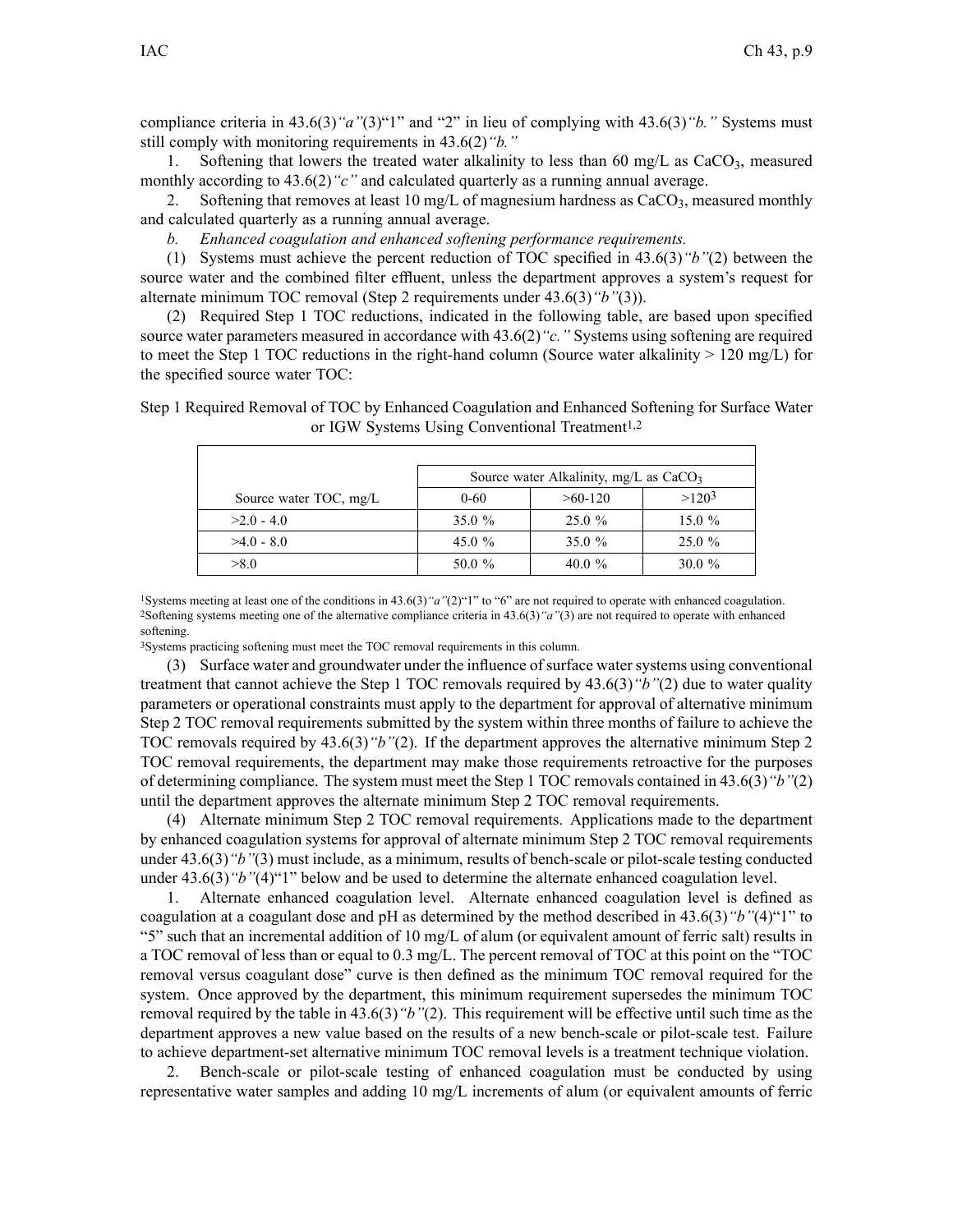salt) until the pH is reduced to <sup>a</sup> level less than or equal to the enhanced coagulation Step 2 target pH shown in the following table:

| Alkalinity (mg/L as $CaCO3$ ) | Target pH |
|-------------------------------|-----------|
| $0 - 60$                      | 55        |
| $>60-120$                     | 63        |
| $>120-240$                    | 70        |
| >240                          | 75        |

Enhanced Coagulation Step 2 Target pH

3. For waters with alkalinities of less than 60 mg/L for which addition of small amounts of alum or equivalent addition of iron coagulant drives the pH below 5.5 before significant TOC removal occurs, the system must add necessary chemicals to maintain the pH between 5.3 and 5.7 in samples until the TOC removal of 0.3 mg/L per 10 mg/L alum added (or equivalent addition of iron coagulant) is reached.

4. The system may operate at any coagulant dose or pH necessary (consistent with other public drinking water rules in 567—Chapters 41 through 43) to achieve the minimum TOC percen<sup>t</sup> removal approved under 43.6(3)*"b"*(3).

5. If the TOC removal is consistently less than 0.3 mg/L of TOC per 10 mg/L of incremental alum dose at all dosages of alum (or equivalent addition of iron coagulant), the water is deemed to contain TOC not amenable to enhanced coagulation. The system may then apply to the department for <sup>a</sup> waiver of enhanced coagulation requirements.

*c. Compliance calculations.*

(1) Surface water or groundwater under the influence of surface water systems other than those identified in 43.6(3)*"a"*(2) or (3) must comply with requirements contained in 43.6(3)*"b"*(2) or (3). Systems must calculate compliance quarterly, beginning after the system has collected 12 months of data, by determining an annual average using the following method:

1. Step 1: Determine actual monthly TOC percen<sup>t</sup> removal using the following equation, to two decimal places:

Actual monthly TOC percent removal = 1 - 
$$
\left(\frac{\text{treated water TOC}}{\text{source water TOC}}\right) \times 100
$$

2. Step 2: Determine the required monthly TOC percen<sup>t</sup> removal from either 43.6(3)*"b"*(2) or (3).

3. Step 3: Divide the "actual monthly TOC percen<sup>t</sup> removal" value (from Step 1) by the "required monthly TOC percen<sup>t</sup> removal" value (from Step 2). Determine this value for each of the last 12 months.

Monthly percent removal ratio

\n
$$
= \frac{\text{actual monthly TOC percent removal}}{\text{required monthly TOC percent removal}}
$$

4. Step 4: Add together the "monthly percen<sup>t</sup> removal ratio" values from Step 3 for each of the last 12 months and divide by 12, to determine the annual average value.

> $\Sigma$  monthly percent removal ratio Annual average  $=$   $-$ 12

5. Step 5: If the "annual average" value calculated in Step 4 is less than 1.00, the system is not in compliance with the TOC percen<sup>t</sup> removal requirements.

(2) Systems may use the provisions in 43.6(3)*"c"*(2)"1" through "5" in lieu of the calculations in 43.6(3) "c"(1)"1" through "5" to determine compliance with TOC percent removal requirements.